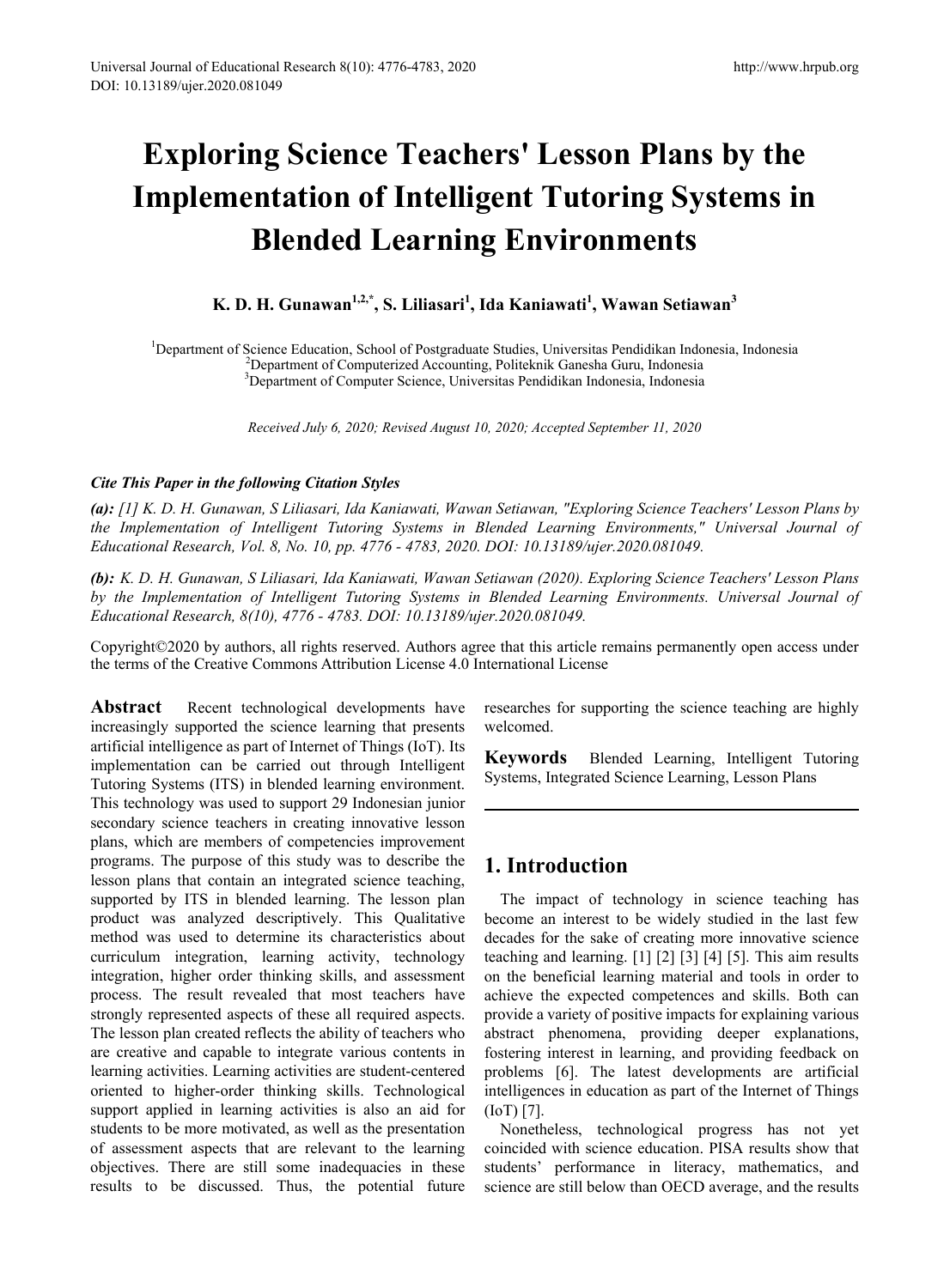of science performance have not increased significantly since 2006 [8]. These results can be caused by differences in the scientific qualifications of science teachers in Indonesia. Generally, science teachers in Indonesia have separated qualifications into physics, chemistry, and biology education [9]. The impact arises when the science teachers' abilities are insufficient, and then, there is still misconceptions both students and teachers appeared to integrate science contents [10] [11].

Technological support by applying IoT is used to improve the quality of science learning through teacher competencies development programs. The implementation is using the Intelligent Tutoring System (ITS) and blended/hybrid learning [3][12]. The systems have been designed to facilitate students and assist them to make decision recommendations in real-time. ITS in blended learning is focused on supporting users to work with adaptive learning technology based on their level of progress (one-on-one user supports) [13].

The current research on the development and use of ITS and blended learning is carried out in various scientific fields. The results showed that learning with Self-Regulated Learning (SRL) and involving ITS in human circulatory system material can help students in achieving high learning goals and achievement, as well as scaffolding abilities in the form of prompt and better feedback. In addition, learning that involves such adaptive technology can also increase motivation, so the students have high motivation to engage with their learning [14]. Blended learning can also increase motivation by combining context, technology, and pedagogy in science learning that is flexible, interactive, and uses the latest technology [15]. Both can improve student performance and integrated science process skills [16].

Because of its usefulness to improve the quality of learning at various levels of education with very little research has investigated the science teachers' lesson plans supported by ITS in the blended learning environment, the researcher feels motivated and eager to develop a study on how to generate and facilitate innovative science learning by applying blended learning and ITS. Hopefully, it can practically assist teachers in generating innovative science learning, and also enhance the teacher's quality.

## **2. Materials and Methods**

Twenty-nine of science teachers joined the competency improvements program held by the Indonesia University of Education. This program is intended to master integrated science, improve higher-order thinking skills, and develop innovative lesson plans. These teachers have an age range of about 28 to 52 years old. Qualifications of these teachers are physics education (44.82%), biology education (31.03%), chemistry education (13.79%), and science education (10.35%). About 27.58% were teaching

VII grade, 41.37% were teaching VIII grade, and 31.03% were teaching IX grade. In the opening program, participants were given information about the objectives and benefits and introduced to all the participating team members.

Participants use ITS in a blended learning environment to design lesson plans. The use of blended learning combines face-to-face session learning with the ITS online system to enable extensive discussion, interaction, and communication [15] [12]. Face-to-face learning sessions are divided into several sub-sessions, namely: 1) higher-order thinking skills in science teaching (6 hours). 2) multiple representations (4 hours), 3) themes in integrated science teaching (4 hours), 4) the ways to integrated science teaching (6 hours), 5) designing innovative integrated science lesson plan (10 hours).

The ITS system is designed in the form of online-based adaptive hypermedia, a system that has technology support with the adaptive ability and shows flexibility during learning [19]. The development of ITS consists of several main components (Figure 1), namely: 1) expert module, 2) domain module, 3) user model, 4) pedagogical module, and 5) user interface [18].



**Figure 1.** Design of Intelligent Tutoring Systems (ITSs) [18]

That system designed adaptively as expert systems so that it can give some suggestions like 1) diagnostic test, 2) choosing learning theme, 3) combining several basic competences become one theme, 4) joining some course, and 5) entering group discussion. The suggestion of part three using integrated, immersed, and networked types as formulated by Fogarty [17] for designing lesson plans as shown in Figure 2.

The user model will identify science teachers who are the new user or having account through the login features. If new, the user will be guided to create identity stored in the user model database. After successfully logging in, participants can begin learning and use all features. The expert module will direct to determine the learning theme first, and then provide a diagnostic test based on the chosen theme. The results can be immediately known after completion and saved into the user model. If it fails the test, the system will provide suggestions in the form of attending courses and group discussions. Here the expert module together with the pedagogical module selects the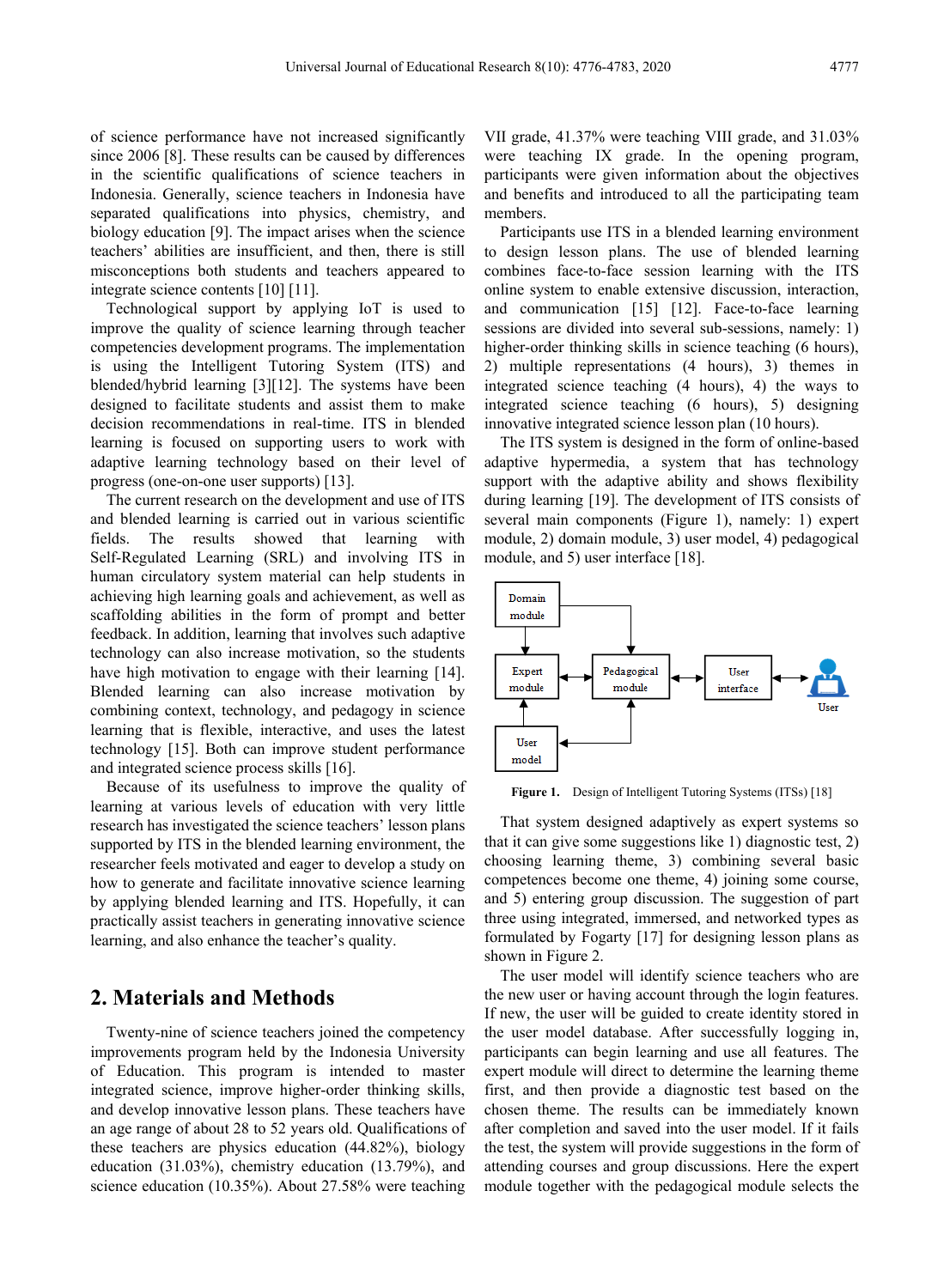course stored in the domain module to the user based on its most appropriate characteristics. Then both of them will suggest integrating basic competencies based on integrated, immersed, and networked types.

User has the choice to determine the course topic on its own (independent learning mode) or lets the system help it (tutorial mode). Independent learning mode can be chosen if it meets the specified requirements. Lesson plans production is one of the outputs to be uploaded and validated by experts through this system. All of them were analyzed in a qualitative description which was adapted according to [20] as in Table 1. In this blended learning, it there has also carried out peer teaching based on participants' lesson plan for evaluation.



Figure 2. Example of integration using integrated type as suggests by ITS

|  | <b>Table 1.</b> Criteria of integrated science lesson plans |  |  |
|--|-------------------------------------------------------------|--|--|
|  |                                                             |  |  |

| Criteria and Items              | Very inappropriate           | Inappropriate                         | Appropriate enough                | Appropriate                                       | Very appropriate                                           |
|---------------------------------|------------------------------|---------------------------------------|-----------------------------------|---------------------------------------------------|------------------------------------------------------------|
| Curriculum integration          | No integration               | Small integration                     | Partial integration               | Large integration                                 | Well-done<br>integration                                   |
| Learning activity               | All by teacher               | Mostly by teacher                     | Shared at same time<br>portion    | Mostly by<br>student                              | All student                                                |
| Technology<br>integration       | No technology<br>integration | Small technology<br>integration       | Partial technology<br>integration | Large technology<br>integration                   | All technology<br>integration                              |
| Higher order thinking<br>skills | No skills developed          | One skill<br>developed                | Two skills developed              | Three skills<br>developed                         | All 4 skills<br>developed                                  |
| Assessments<br>procedure        | No assessment                | Irrelevant<br>assessment<br>technique | Relevant assessment<br>technique  | Relevant<br>assessment<br>technique and<br>rubric | Complete<br>assessment (form,<br>technique, and<br>rubric) |

|  | <b>Table 2.</b> Overview of the lesson plan results |  |  |  |
|--|-----------------------------------------------------|--|--|--|
|--|-----------------------------------------------------|--|--|--|

| <b>Criteria and Items</b>    | <b>Descriptions</b>                                                                              |
|------------------------------|--------------------------------------------------------------------------------------------------|
|                              | Learning theme have presented in interesting way, made in accordance with the experience of      |
| Curriculum integration       | students, capable of covering the basic competencies required and made using integrated,         |
|                              | immersed, and networked types.                                                                   |
| Learning activity            | Learning activities facilitated the activeness of students in their learning as a mind-on and    |
|                              | hands-on activity.                                                                               |
| Technology integration       | Technology integration used to present material and explain phenomena to students, as well as to |
|                              | support each part of the lesson plan.                                                            |
|                              | Higher-order thinking skills are implemented along with 21st-century skills contained in student |
| Higher order thinking skills | learning activities such as critical thinking skills, creative problem solving, decision making, |
|                              | collaboration, communication, characters, and literacies.                                        |
|                              | Assessment procedures have presented techniques and rubrics that are relevant to the learning    |
| Assessments procedures       | objectives.                                                                                      |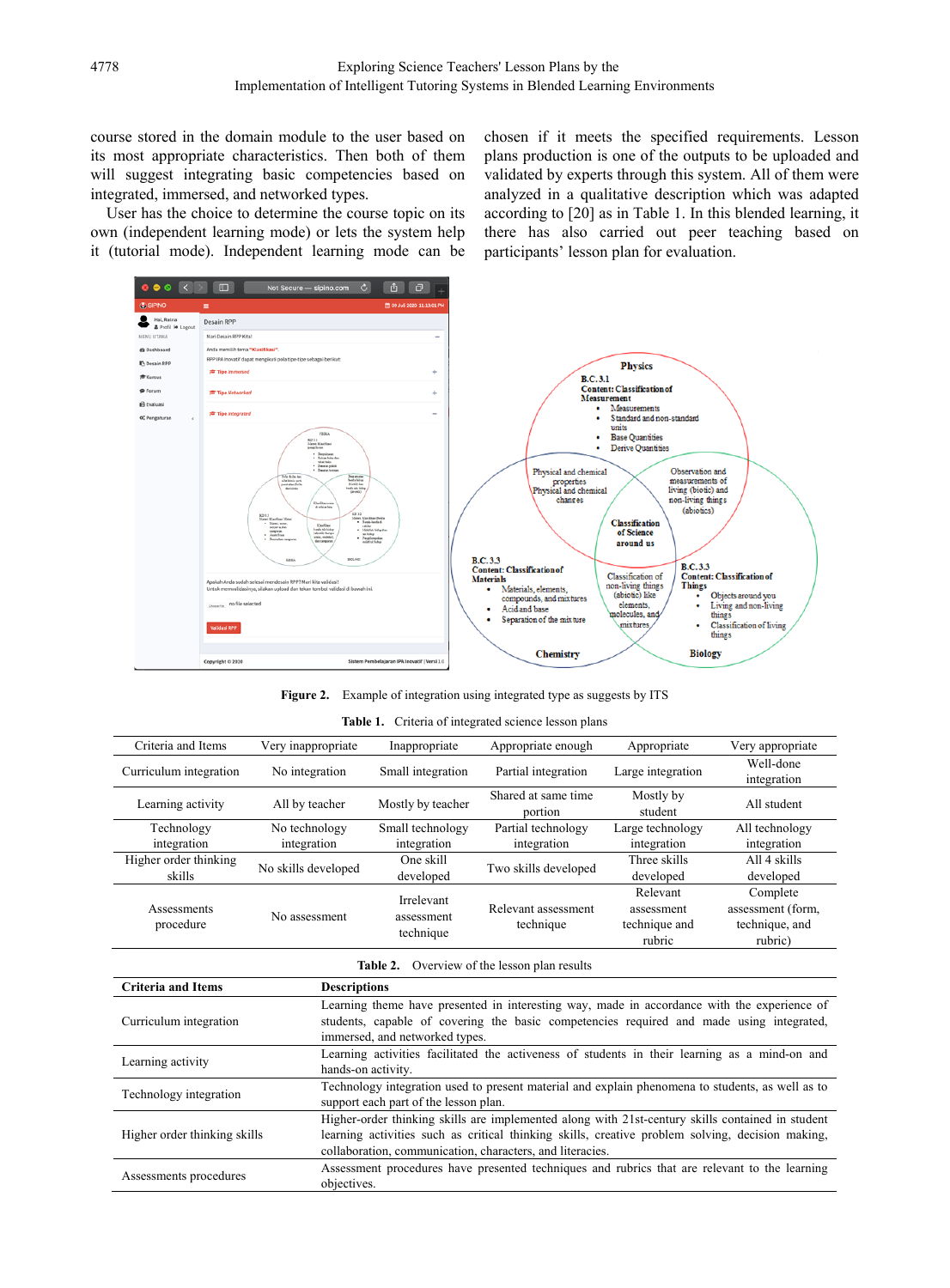## **3. Results and Discussion**

#### **3.1. Results**

There are 29 lesson plans done by participants during the program implementation. All of them use various types of the integrated curriculum which are divided into 12 lesson plans using integrated type, 9 lesson plans using immersed type, and 8 lesson plans using networked type. All lesson plans that are made are generally categorized as good. In accordance with the characteristics of integrated learning, the compiled lesson plans emphasize the learning process through direct experience. The teacher only acts as a facilitator while students as fact-finding and information actors to develop knowledge. Overview of the lesson plan results have shown in Table 2.

#### 3.1.1. Curriculum Integrations



**Figure 3.** Percentages of curriculum integration

Integration of several basic competencies into one theme using integrated, immersed, and networked types. All of 29 lesson plans include the main integration of biology, chemical and physical content. Integration is also carried out by connecting to various other branches of science such as health, technology, environment, astronomy, and geology. Most of the relationship lies in the application of the integration contents, such as when discussing the classification of matter, in the geology fields that's the earth which is composed by various elements and mixtures, and also various forms of physical and chemical changes. The percentage of all curriculum integration is presented in Figure 3.

Lesson plans are generally in the category of large integration, which the design integrates two or more content areas of basic competences. In the partial integration section, there is still not appropriate or not related integration. For instance, only making activities measure length, mass, and time by considering accuracy

without linking it to other concepts. In the large integration section, science teachers have been able to share between two or more content of basic competencies, but have only connected the content, the skills and attitudes developed for students are presented separately from the curriculum integration. In the well-done integration section, they have been able to integrate the curriculum well. Integrity is also seen when integrating students' skills and attitudes. While learning the theme of "the classification of science around us", the main content in basic physics competency explains the classification of measurements and scientific methods, biology about the classification of objects, and chemistry about the classification of matter. The intersection of biology and physics becomes the observation of an object that allows developing students' critical thinking skills. The intersection of physics and chemistry has changed the form of substances designed to develop creative thinking skills. The intersection of chemistry and biology becomes chemical changes in the process of photosynthesis designed to develop scientific process skills. All intersections are designed by developing attitudes such as curiosity, honesty, conscientiousness, diligence, discipline, objective, tolerance, cooperation, and responsibility.

#### 3.1.2. Learning Activity

Learning activities developed in the lesson plan are appropriate, student-centered, and accommodates hands-on and minds-on activities. Learning activities are divided into three parts, namely introduction, main activities, and closing. The introduction activities begin with orientations and give apperception which generally takes assimilating student experiences about the learning. At the main activity, the students' involvement in learning appears generally by involving science process skills directly or simply implied. Their activities are generally described as 1) observing, 2) comparing, 3) classifying, 4) measuring, 5) communicating, 6) making inferences, 7) predicting, 8) composing hypotheses, 9) defining and controlling variables, and 10) interpreting data. In addition, learning activities also include scientific inquiry that accommodates learning activities in the form of asking questions, planning experiments, testing hypotheses (predicting), analyzing data, and drawing conclusions. There are no core learning activities that are entirely carried out by the teacher or students only in the whole lesson plan. There is equal distribution of time between the teacher and students and mostly done by students (Figure 4) in the closing section done by reflecting and feedback on the learning process to make conclusions in general. Besides that, some also gave assignments or small quiz, rewards, and information about planned learning activities for the next meeting.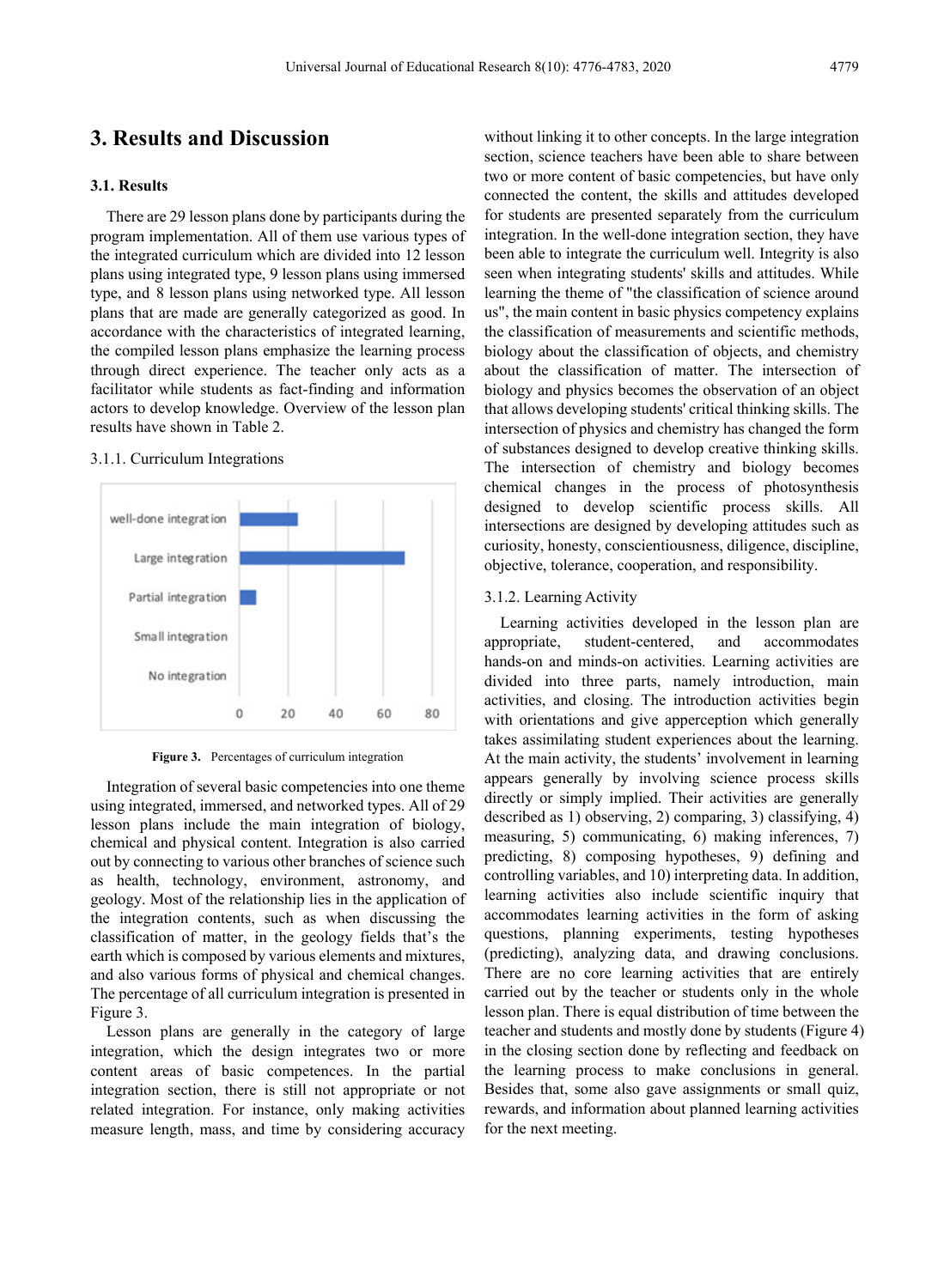

**Figure 4.** Percentages of learning activity

The core learning activities that divide the same time between teacher and student designed into some activities such as displaying a video about goods in the market and showing walking and playing demonstration, then displaying a robot toy. Students observe the video and demonstration as an introduction to classification of living things. Students ask "what is the relationship between walking teacher and a robot?", after that they are directed are directed to make predictions about the characteristics of living and non-living things. The teacher guides students to do a grouping about living and non-living things. Students search the data through student worksheets to fill in the grouping of plants, animals, and non-living things, classifying of plants by filling in the names of plants, benefits, and parts of plant groups (i.e. vegetables, fruits, etc.), classifying of animals by filling in animal names, body parts, wings and number of legs, classifying of non-living objects by filling in the name of the object, form of the object, and its benefits. Students review and discuss the benefits of classifying living and non-living things, and comparing the results of discussions with other groups. The group representative then explained the results of the discussion in front of the class and expressed their opinions based on observations and discussions. Students conclude and note the results and also receive further exposure by the teacher. The teacher invites students to give thanks for God's gift of order and the complexity creation regarding to the classification as religious attitudes.

The dominant main learning activities carried out by students designed to simplify the way of introducing diverse living creatures based on their characteristics. The teacher guides students to dichotomize the classification of living things. Students are expected to be able to ask about the meaning of dichotomous classification. The teacher divides students into heterogeneous groups. The teacher assigns students to bring 10 types of whole plants with roots, stems, leaves, and flowers (if any). Students are given the flexibility to determine their classification patterns depending on the accuracy of students to observe the similarities and differences which are delivered using student worksheets. Students formulate hypotheses and questions about the classification. Students are invited to explore and make dichotomous classification of plants by paying attention to plant characteristics. This result is predicted to invite very varied classification patterns, even in the same plant species. Students make observational comparisons with their hypotheses and provide an interpretation of the data obtained. Student work is presented in groups in front of the class to be responded together with the teacher and other groups. From the results of the discussion, students can appreciate the work of their friends despite the different classifications.

Another instance is in the form of students observing the picture presented by the teacher about the comparison of measurements using the meter and hand span. Students are expected to give questions about "will the results of the measurements same?" Students are directed to develop learning objectives independently in their groups about the standard and non-standard measurements, identify the characteristics of living things, and measurements using standard and non-standard units of living things. Students experiment in groups to collect data using student worksheets, then process it, discuss it, and analyze it. Students are invited to answer questions in student worksheets. Students verify observations, answers with data or theories on relevant books and internet sources. The students then present their work in front of the class and their discussion results are concluded together by the teacher and other groups.

#### 3.1.3. Technology Integrations

Technology use in learning processes that are designed commonly supports every step of the lesson. There are only few lesson plans without using any technologies. However, there are no lesson plans in complete technology integration. All lesson plans spread in small, partial, and large integration technologies. This is seen in Figure 5 which shows the percentage of technology integration in the lesson plan.



**Figure 5.** Percentages of technology integration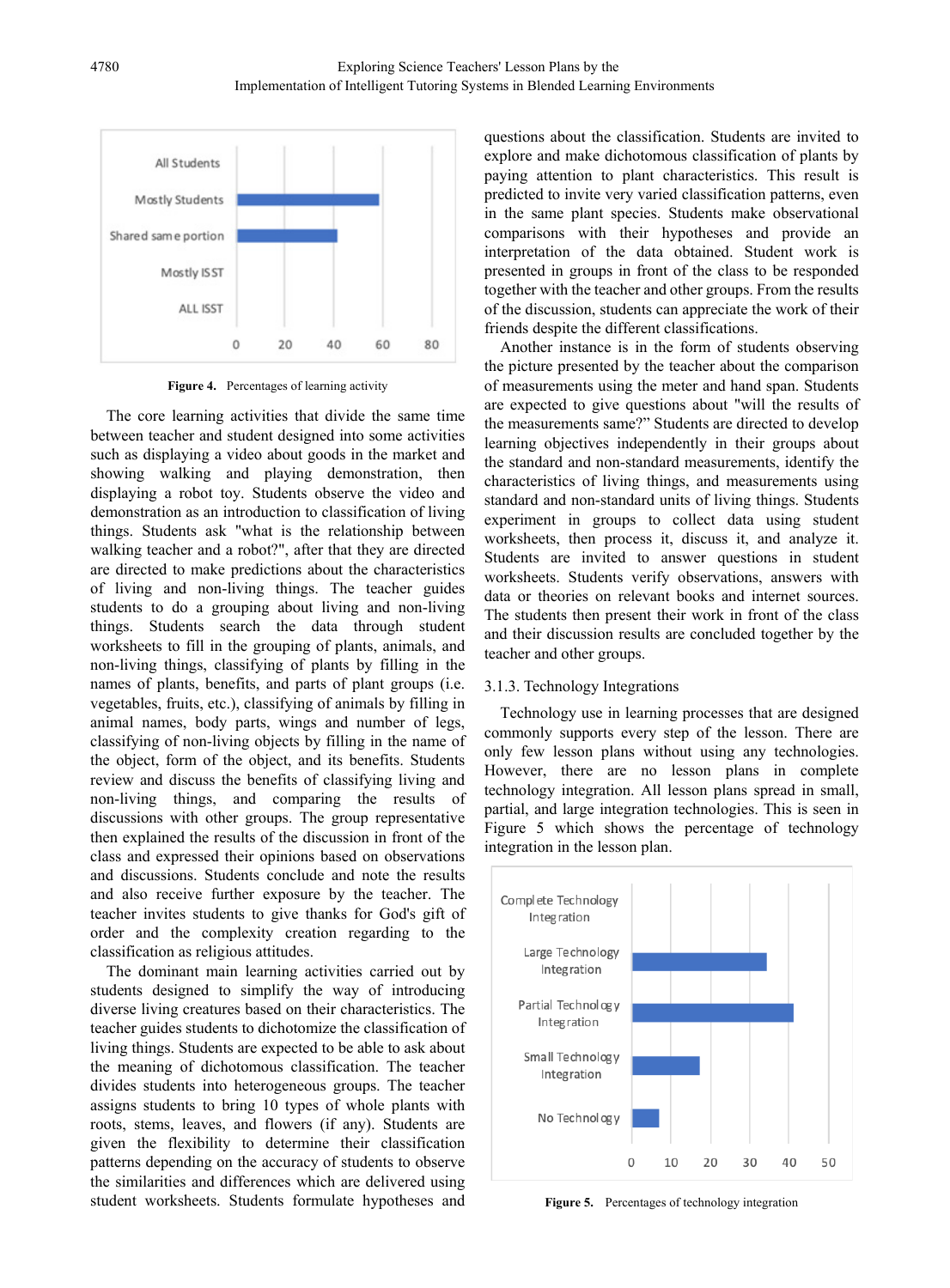Technology integration in the lesson plan in the small category in question is that learning activities only use a little technology and tend not to be interactive. The use of this technology is only used to convey learning objectives in the beginning and present pictures and video phenomena such as the use of standard and non-standard measuring instruments, before students begin to work on the worksheets provided in the category of partial technology integration, where technology has a greater role to support learning activities but not in the main activities. Teachers in this category use a lot in the concluding form of using applications to give quiz and tests to students such as using the Quizizz and Plickers applications; or use the Google Classroom platform to deliver material and collect assignments. The use of technology included in large integration is technology presented interactively and plays an important role in the core learning activities. Technology is presented not only to present material and phenomena, but hands-on and minds-on activities can also be facilitated, such as using Quizizz also to present material, various standard measurement classification activities based on Macromedia Flash Player and Android, students can also present the results observations using Microsoft PowerPoint.

#### 3.1.4. Development of Higher Order Thinking Skills

The lesson plan has been designed to develop students' high-order thinking skills in the form of critical thinking skills, creative thinking skills, problem-solving, and decision making. This is evident from a variety of student learning activities that are described directly or indirectly. The percentage is addressed in Figure 6.

Any comments and suggestions are welcomed so that we can constantly improve this template to satisfy all authors' research needs.



**Figure 6.** Percentages of Higher Order Thinking Skills

These percentages in general two higher-order thinking skills were developed. For instance, the development of critical thinking is shown by asking questions and answering questions such as "Are the same results shown

between measurements using a ruler and fingers?", Formulating hypotheses, determining interaction actions in student groups, and constructing arguments in interpreting data obtained based on the classification process, living and non-living things, then concluding. Development of creative thinking skills can be in the form of reasoning activities and also includes testing the formulation of problems and hypotheses that have been made previously, grouping various types of plants freely in dichotomous patterns to arouse students' curiosity by looking at patterns and information from various points of view and concluding learning activities mentioned in groups and between groups. Development of problem-solving skills appears when the teacher presents problems about the characteristics of living and non-living things through demonstrations by the teacher that walking and presents robot toys. Students are asked to classify problems regarding what components are included in the characteristics of living and non-living things, and how to distinguish them in groups. Students predict these characteristics and then describe it and conclude it. Likewise, with decision-making skills students can evaluate the characteristics of living and non-living things and decide on the parts that are relevant to them, including concluding.

#### 3.1.5. Assessments Procedures

The assessment process in the lesson plan has generally been listed to assess students' attitudes, knowledge and skills. The criteria for a good assessment process can be covering learning objectives through the form, technique, and rubric. The percentage of assessment procedures in the lesson plan is presented through Figure 7.

In the lesson plan, there is not found any kind of assessment procedures. Few science teachers only develop assessment techniques without the rubric and present a complete assessment to evaluate learning objectives. One example of the technique used is a written test in the form of multiple choice, scientific project assessment sheet and its rubric, attitude and rubric assessment sheets, or skills and rubric assessment sheets.



**Figure 7.** Percentages of Assessment Process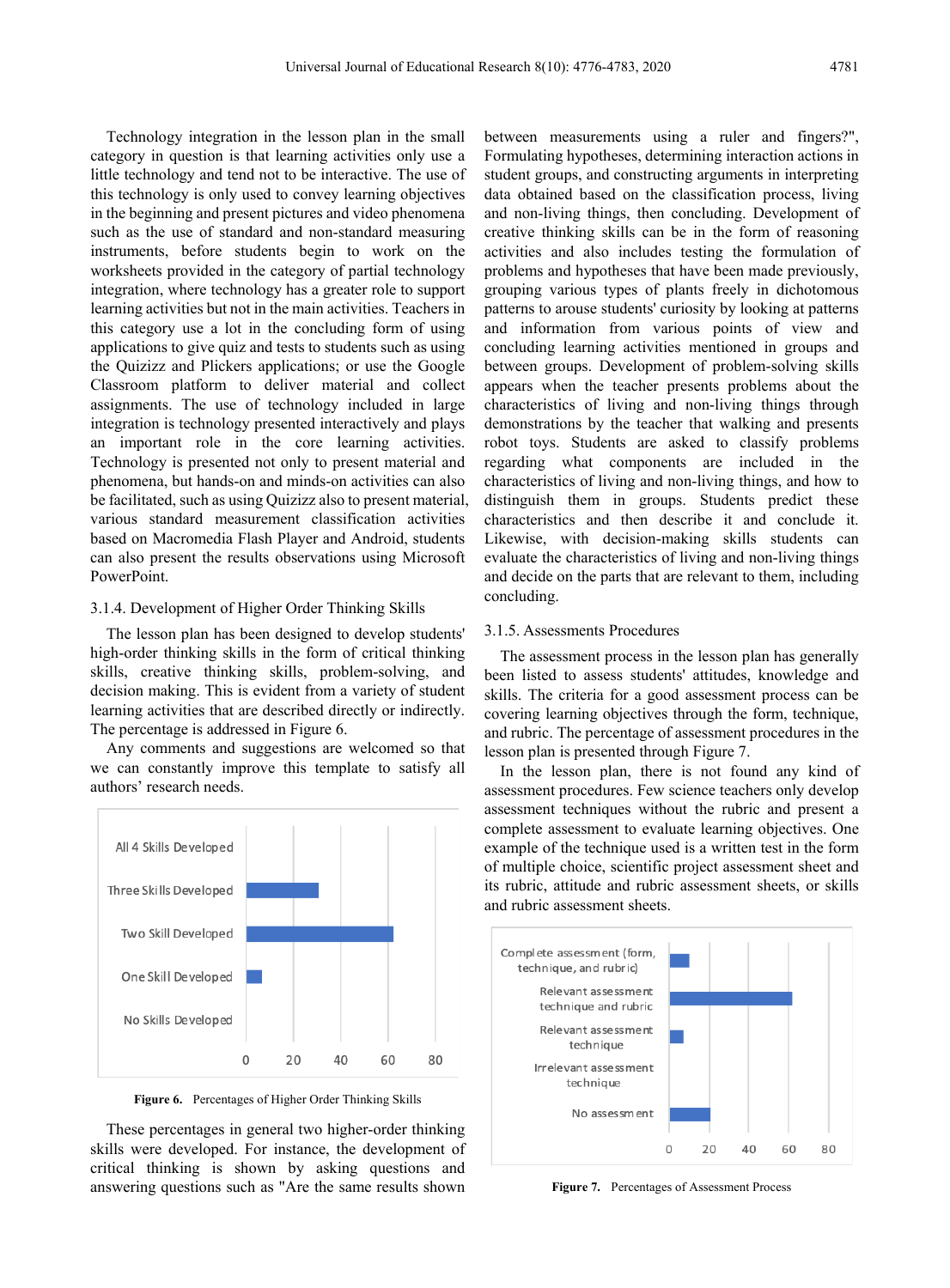#### **3.2. Discussion**

This study has a purpose to describe the science teachers lesson plan that developed through ITS in blended learning environments. We discuss the results and implications that show that through ITS in blended learning, teachers are able to create lesson plans that can contain science content in an integrated way, integrate basic competences into one curriculum theme, create learning that is able to activate students, engage technology in it, develop thinking skills high level, and presents an assessment pattern that is relevant for use in learning. However, the results also show that there are some lesson plans that do not involve technology in their learning and do not provide access to assessments. To understand it, it can be predicted from the low ICT literacy of some science teachers, so they cannot follow the activities suggested by the system properly.

This system is designed to assist teachers in preparing lesson plans with the support of suggestions by ITS and ICT in which literacy plays an important role. The other part of this research shows that some teachers have minimal ICT literacy and are also constrained by internet signals in their area which is a challenge in implementing science teacher competency improvement programs through ITS and blended learning. Another reason that may occur is the limitations of ICT, and it requires much costs, risks, and some planning at school. However, the overall lesson plan product designed has been able to create the desired integrated science learning.

Science teachers initially had difficulty in developing lesson plans integrated with science learning. It is because they need scientific background and can be helped by this system. This is due to the ability of the system to advance a one-to-one approach. Adaptation system is very useful to improve the quality of teacher's lesson plan, because teachers want to update their knowledge, so that it can create lesson plans and improve student performance in the classroom [21]. Likewise, with the feedback provided by the system to help users to access any assistance provided, the performance improvement can be achieved significantly [22] [23] [24], and also it can be implemented as MOOC to enhance teacher abilities [25].

One basic part is curriculum integration. The advice given by the system is very useful for developing learning activities based on the integration of basic competencies. This is very useful to facilitate the problem of scientific background to create integrated science learning [26]. Although integrating the curriculum requires effort, coordination, collaboration, and communication between science teachers in creating the latest innovative learning, it can also help teachers to share knowledge and create good interactions. As science learning is required by NGSS that science learning includes 3 dimensions in the form of practices, crosscutting concepts, and core ideas [27], through this way the teacher can make it happen to create innovative learning.

The results also indicate a link between student learning

activities and developed higher-order thinking skills. Both make learning activities more meaningful because student activities are directed at critical thinking skills, creative thinking skills, problem-solving skills, and good decision-making abilities. This result is supported by the results of research showing that both have a relationship between science process skills and inquiry learning with critical thinking skills [28] [29], creative thinking skills [30] [20] [31], problem solving abilities [32] and decision making [33].

The implications of the development of this system to support science teachers in developing lesson plans must continue to be developed. The findings of this study is also expected to be further developed, especially to improve the quality of learning, as applied to students, and facilitate interaction between teachers and students in virtual classrooms. This research can stimulate a better collaboration going forward between researchers in the fields of science and education, science teachers, researchers in the field of computers, and AI developers.

# **4. Conclusions**

ITS in blended learning has been able to support science teachers to create lesson plans that contain science content with integrated ways. It can synchronize basic competencies into one learning theme, create learning that is able to activate students, involve technology in it, develop higher-order thinking skills, and present assessment patterns which are relevant to be used use in learning. This research also provides suggestions for the development of teacher competencies that have been carried out to be more effective, due to the limited time and place owned by teachers. The adoption of the latest technology can help them in creating innovative learning in various fields of education.

## **REFERENCES**

- [1] N. Frederickson, P. Reed, and V. Clifford, "Evaluating web-supported learning versus lecture-based teaching: Quantitative and qualitative perspectives," *High. Educ.*, vol. 50, no. 4, pp. 645–664, 2005.
- [2] Z. Vahedi, L. Zannella, and S. C. Want, "Students' use of information and communication technologies in the classroom: Uses, restriction, and integration," *Act. Learn. High. Educ.*, pp. 1–14, 2019.
- [3] H. Mohamed and M. Lamia, "Implementing Flipped Classroom that used an intelligent tutoring system into learning process," *Comput. Educ.*, vol. 124, pp. 62–76, 2018.
- [4] I. Sever, B. Öncül, and A. Ersoy, "Using flipped learning to improve scientific research skills of teacher candidates," *Univers. J. Educ. Res.*, vol. 7, no. 2, pp. 521–535, 2019.